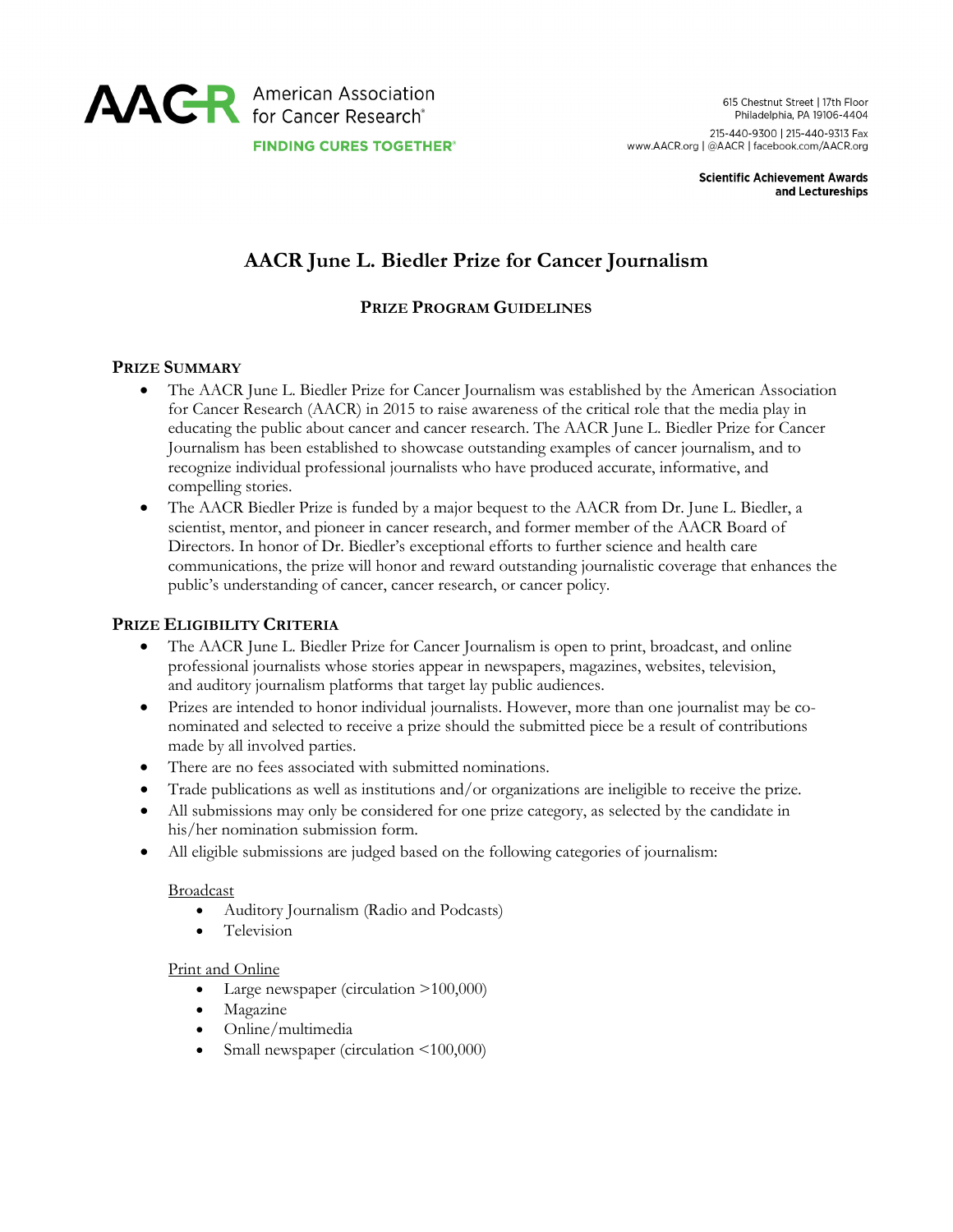

#### **Scientific Achievement Awards** and Lectureships

# **SUBMISSION DEADLINE**

- Submissions must have been published or broadcast for the first time between December 1, 2021 and November 30, 2022.
- Nomination deadline: December 7, 2022

### **SUBMISSION PROCESS**

- Nominations may be submitted by an individual, whether an AACR member or nonmember.
- Applicants must maintain strict confidentiality of their submissions; all nominations must be submitted using AACR's [electronic award nomination platform.](https://myaacr.aacr.org/) Paper nominations will not be accepted.
- Eligible submissions must include the following:
	- o Applicant background information and indication of prize category.
	- o Submission letter written in English (Max: 1,000 words), which comprehensively describes the submitted body of work and the impact of the submission on enhancing the public's understanding of cancer, cancer research, or cancer policy.
	- o A brief citation (Max: 50 words) highlighting the major contributions made by the applicant and the submitted body of work to improving the public's understanding of cancer, cancer research, or cancer policy.
	- o Applicant biography, résumé, or curriculum vitae.
	- o An electronic version (mp4, pdf, etc.) of the submitted body of work.

# **PRIZE SELECTION**

- Eligible submissions will be considered by an AACR June L. Biedler Prize for Cancer Journalism Judging Panel composed of an international cohort of individuals appointed by the AACR President.
- All judging panels will consist of experts from diverse professional backgrounds including journalists, editors, communications experts, producers, scientists, and patient advocates. The AACR's conflict of interest policy will be enforced for membership on the judging panel and throughout the entire prize submission and review process.
- Judging panels will evaluate eligible submissions according to the following criteria:
	- o Outstanding ability to educate the public about cancer, cancer research, or cancer policy;
	- o Effective and accurate translation of cancer science or cancer policy;
	- o Significance and timeliness of the associated subject;
	- o Creativity and novelty of the reporting;
	- o Clarity, precision, and elegance of language used within body of work;
	- o Ability to inform the reader on the associated topic area;
	- o Ability to break new ground and/or highlight the need for further attention or support of an underrepresented or misunderstood subject; and
	- o Overall potential for significant impact on the understanding of cancer, cancer research, and/or cancer policy.